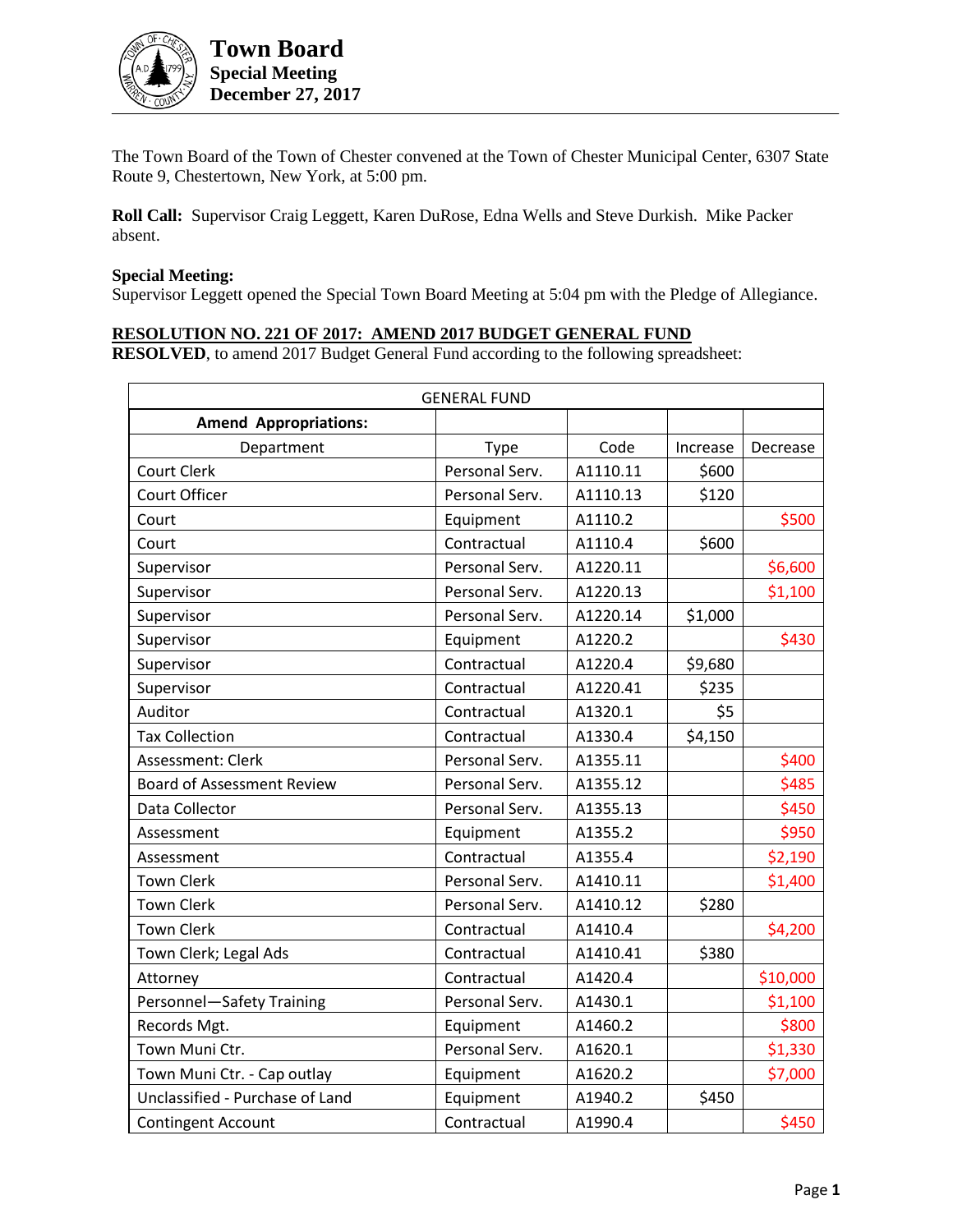| <b>Foot Constable</b>                | Personal Serv.         | A3120.1    |          | \$1,000  |
|--------------------------------------|------------------------|------------|----------|----------|
| <b>Traffic Control - Signs</b>       | Contractual            | A3310.4    | \$375    |          |
| <b>Control of Dogs</b>               | Equipment              | A3510.2    |          | \$500    |
| <b>Control of Dogs</b>               | Contractual            | A3510.4    | \$640    |          |
| Safety Inspection                    | Contractual            | A3620.4    |          | \$250    |
| <b>Registrar of Vital Statistics</b> | Personal Serv.         | A4020.1    | \$400    |          |
| <b>Insect Control</b>                | Contractual            | A4068.4    |          | \$610    |
| <b>Highway Garage</b>                | Contractual            | A5132.4    |          | \$10,000 |
| <b>Sidewalks</b>                     | Personal Serv.         | A5410.1    | \$4,000  |          |
| <b>Sidewalks</b>                     | Equipment              | A5410.2    |          | \$9,460  |
| <b>Sidewalks</b>                     | Contractual            | A5410.4    |          | \$1,000  |
| <b>Website CofC</b>                  | Contractual            | A6410.493  |          | \$3,000  |
| Occ. Tax: Adk. Distance Festival     | Contractual            | A6410.499  | \$2,995  |          |
| Occ. tax: Parade                     | Contractual            | A6410.499E | \$200    |          |
| <b>Veterans Services</b>             | Contractual            | A6510.4    |          | \$400    |
| <b>Mealsite Worker</b>               | Personal Serv.         | A6772.1    | \$1,500  |          |
| Food Pantry Worker                   | Personal Serv.         | A6989.11   | \$500    |          |
| <b>Food Pantry</b>                   | Contractual            | A6989.4    |          | \$520    |
| Parks                                | Personal Serv.         | A7110.1    | \$20,000 |          |
| Parks                                | Contractual            | A7110.4    |          | \$10,000 |
| <b>Main St Beautification</b>        | Contractual            | A7140.4    |          | \$1,000  |
| Dynamite Hill                        | Personal Serv.         | A7140.1    |          | \$2,000  |
| Beach                                | Personal Serv.         | A7140.11   |          | \$2,790  |
| Dynamite Hill                        | Equipment              | A7140.2    |          | \$240    |
| Beach                                | Equipment              | A7140.21   |          | \$500    |
| Beach                                | Equipment              | A7140.41   | \$655    |          |
| 1st Wilderness Corridor Trail        | Contractual            | A7140.42   | \$14,870 |          |
| Museum                               | Personal Serv.         | A7550.11   | \$1,920  |          |
| Zoning                               | Contractual            | A8010.4    | \$400    |          |
| Zoning: Legal Ads                    | Contractual            | A8010.43   | \$1,350  |          |
| Zoning                               | Contractual            | A8010.44   | \$200    |          |
| Sanitation                           | Personal Serv.         | A8160.1    | \$4,300  |          |
| Sanitation                           | Equipment              | A8160.2    |          | \$2,100  |
| Sanitation                           | Contractual            | A8160.41   |          | \$2,000  |
| Cemeteries                           | Personal Serv.         | A8810.1    |          | \$3,305  |
| <b>NYS Retirement</b>                | <b>Employ Benefits</b> | A9010.8    | \$3,005  |          |
| Soc Sec & Medicare                   | <b>Employ Benefits</b> | A9030.8    | \$2,600  |          |
| <b>Health Insurance</b>              | <b>Employ Benefits</b> | A9060.8    | \$12,650 |          |
| TOTAL GENERAL FUND AMENDMENTS        |                        |            | \$90,060 | \$90,060 |

On a motion by Mrs. DuRose, seconded by Mrs. Wells, Resolution No. 221 of 2017 was **ADOPTED**. AYE 4 NO 0

# **RESOLUTION NO. 222 OF 2017: AMEND 2017 BUDGET HIGHWAY FUND**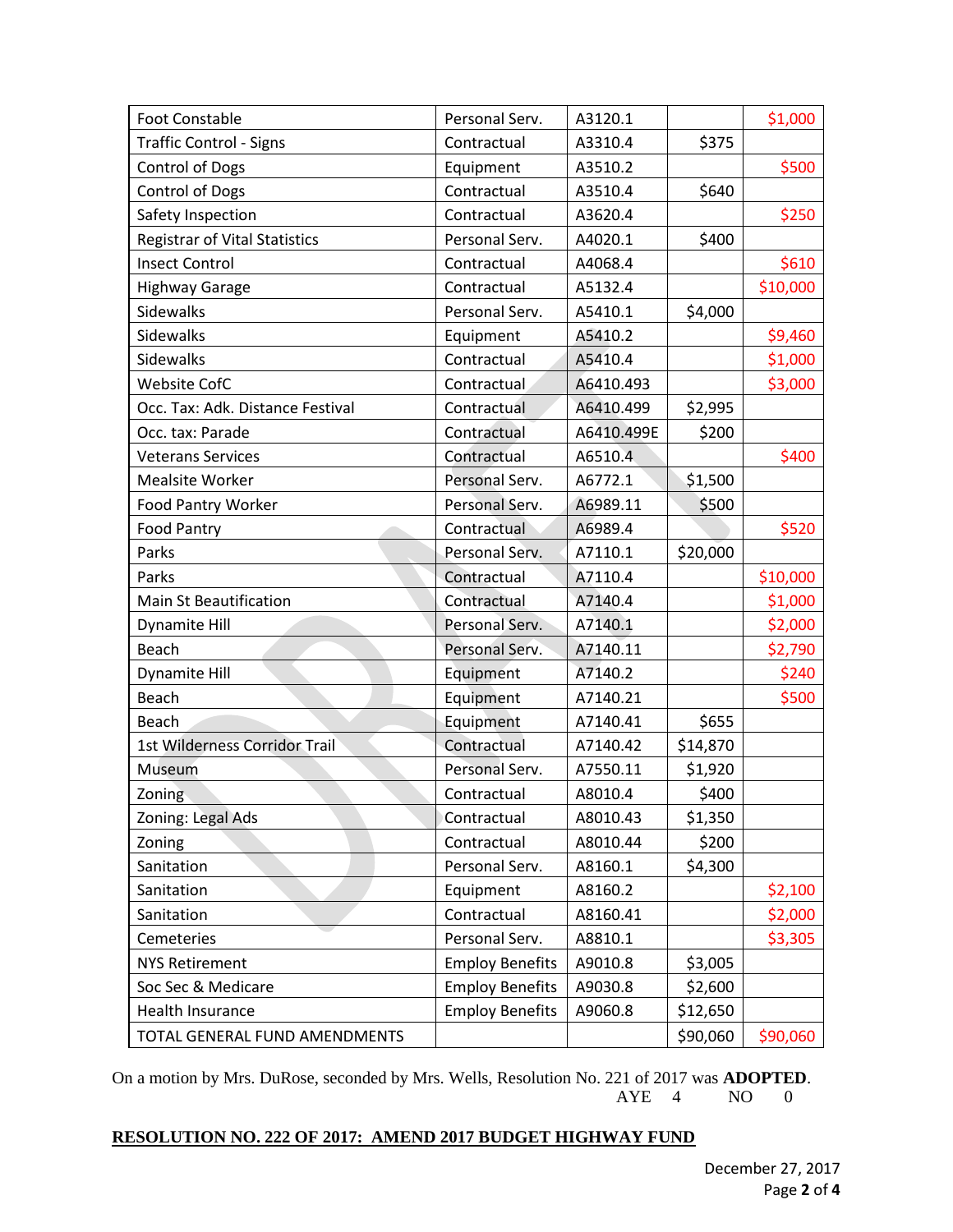| <b>HIGHWAY FUND</b>                 |                        |          |          |          |
|-------------------------------------|------------------------|----------|----------|----------|
| Department                          | <b>Type</b>            | Code     | Increase | Decrease |
| <b>CDL Drug Testing</b>             | Contractual            | DA5010.4 |          | \$1,700  |
| <b>General Repairs</b>              | Personal Serv.         | DA5110.1 | \$870    |          |
| <b>General Repairs</b>              | Equipment              | DA5110.2 | \$175    |          |
| <b>General Repairs</b>              | Contractual            | DA5110.4 | \$9,010  |          |
| Perm Improvement-Highways           | Equipment              | DA5112.2 | \$4,950  |          |
| Machinery                           | Equipment              | DA5130.2 |          | \$4,000  |
| Machinery                           | Contractual            | DA5130.4 | \$44,000 |          |
| Snow Removal                        | Personal Serv.         | DA5142.1 | \$9,000  |          |
| Services to Other Governments       | Personal Serv.         | DA5148.1 | \$4,500  |          |
| Misc Transportation: beaver control | Contractual            | DA5680.4 | \$1,210  |          |
| <b>NYS Retirement</b>               | <b>Employ Benefits</b> | DA9010.8 | \$4,750  |          |
| Unemployment Insurance              | <b>Employ Benefits</b> | DA9050.8 | \$35     |          |
| Social Security/M'care              | <b>Employ Benefits</b> | DA9030.8 | \$1,000  |          |
| Appropriated Fund Balance           |                        | DA599    |          | \$73,800 |
| TOTAL HIGHWAY FUND AMENDMENTS       |                        |          | \$79,500 | \$79,500 |

**RESOLVED**, to amend 2017 Budget Highway Fund according to the following spreadsheet:

On a motion by Mrs. Wells, seconded by Mr. Durkish, Resolution No. 222 of 2017 was **ADOPTED**. AYE 4 NO 0

## **RESOLUTION NO. 223 OF 2017: AMEND 2017 BUDGET CHESTERTOWN WATER DISTRICT FUND AND POTTERSVILLE WATER DISTRICT FUND**

**RESOLVED**, to amend 2017 Budget Chestertown Water District Fund and Pottersville Water District Fund according to the following spreadsheet:

| <b>CHESTERTOWN WATER DISTRICT</b> |             |          |          |          |
|-----------------------------------|-------------|----------|----------|----------|
| Department                        | Type        | Code     | Increase | Decrease |
| Administration                    | Contractual | CW8310.4 | \$430    |          |
| Pumphouse                         | Contractual | CW8320.4 |          | \$1,780  |
| Distribution                      | Contractual | CW8340.4 | \$1,350  |          |
| TOTAL CHESTERTOWN WATER AMEND     |             |          | \$1,780  | \$1,780  |

| POTTERSVILLE WATER DISTRICT    |                        |           |          |          |
|--------------------------------|------------------------|-----------|----------|----------|
| Department                     | Type                   | Code      | Increase | Decrease |
| Administration                 | Contractual            | PW8310.4  | \$710    |          |
| Pumphouse Source & Supply      | Equipment              | PW8320.23 |          | \$10,080 |
| Pumphouse Source & Supply      | Contractual            | PW8320.4  | \$8,200  |          |
| <b>NYS Retirement</b>          | <b>Employ Benefits</b> | PW9010.8  | \$1,170  |          |
| TOTAL POTTERSVILLE WATER AMEND |                        |           | \$10,080 | \$10,080 |

On a motion by Mrs. DuRose, seconded by Mr. Durkish, Resolution NO. 223 of 2017 was **ADOPTED**. AYE 4 NO 0

> December 27, 2017 Page **3** of **4**